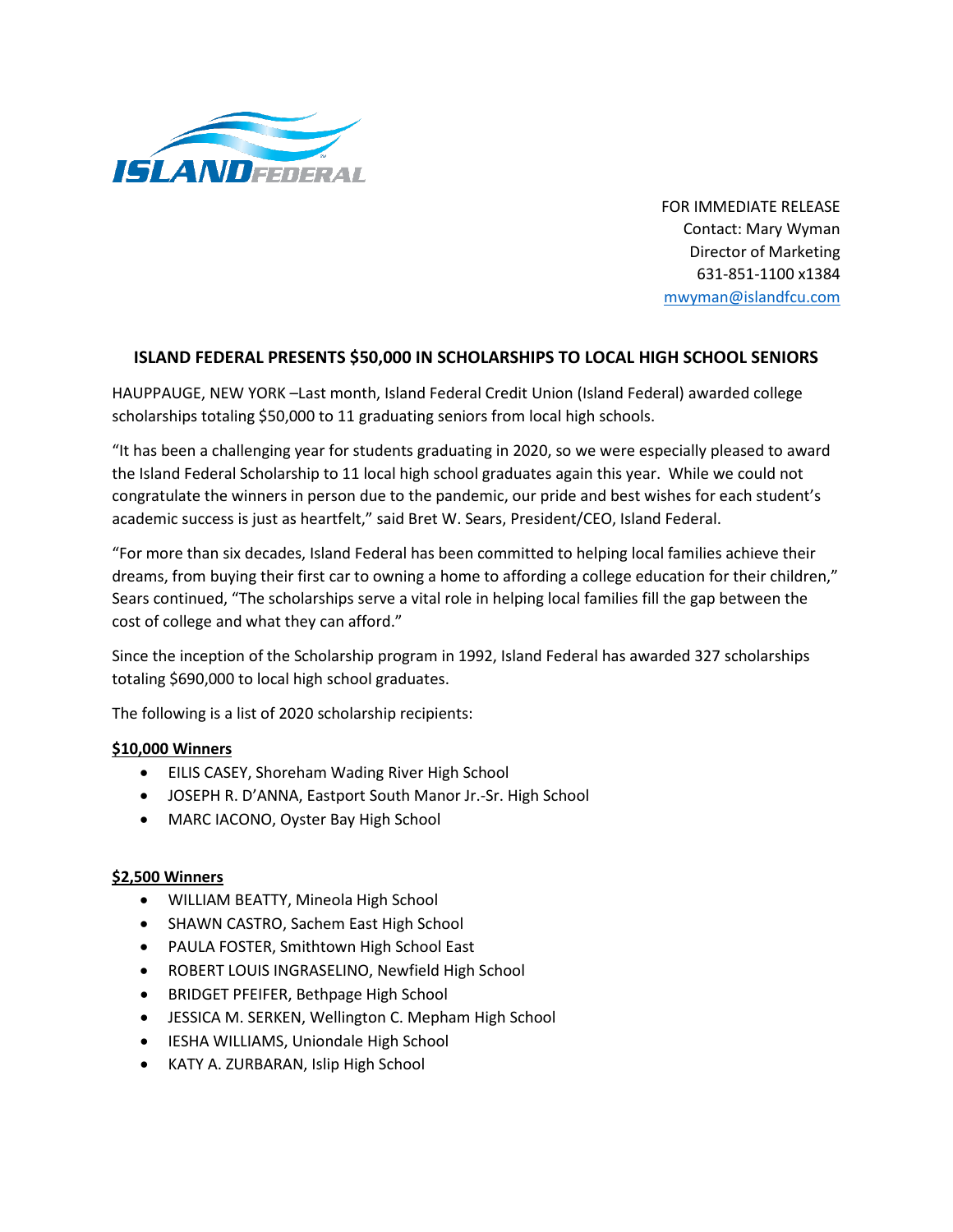## **About Island Federal Credit Union**

Island Federal Credit Union, headquartered in Hauppauge, N.Y., is a not-for-profit, full-service financial institution, providing affordable banking products and services to Long Islanders. Founded in 1955, Island has grown to be among the top performing credit unions in New York State with \$1.5 billion in assets, serving nearly 50,000 members. Island's successful track record can be attributed to consistently delivering the best rates, no hidden fees, and exceptional service to its members. When banking at Island, members have access to a complete menu of loan and deposit products, including: Simply Free Checking accounts, Certificate accounts, IRAs, Auto loans, Mortgage, Home Equity loans and lines, a Credit Mastercard® and Student Choice College loans. For anytime access, Island offers free 24/7/365 customer service, online banking, bill payer, and mobile banking services. In 2014, Island announced a 10-year, multi-faceted partnership with Stony Brook University that included naming rights of the Island Federal Credit Union Arena, sponsorship of the Stony Brook Film Festival, support of the Long Island State Veterans Home and Stony Brook Children's Hospital as well as providing two branches and more than 14 ATMs on the Stony Brook University campus. In 2018, Island Federal merged with Bay Ridge Federal Credit Union, adding a branch in Brooklyn. In addition to the Stony Brook University and Brooklyn locations, Island operates seven full-service branches located on Long Island, in Bellmore, East Setauket, Hauppauge, Hicksville, Massapequa, Riverhead, Sayville, and Selden. Island members can also access their Island accounts at more than 5,600 shared credit union branches throughout the country, and over 75,000 surcharge-free ATM networks worldwide. For more information about Island, stop by any branch, visit their website, islandfcu.com, or call (631) 851-1100

-0-